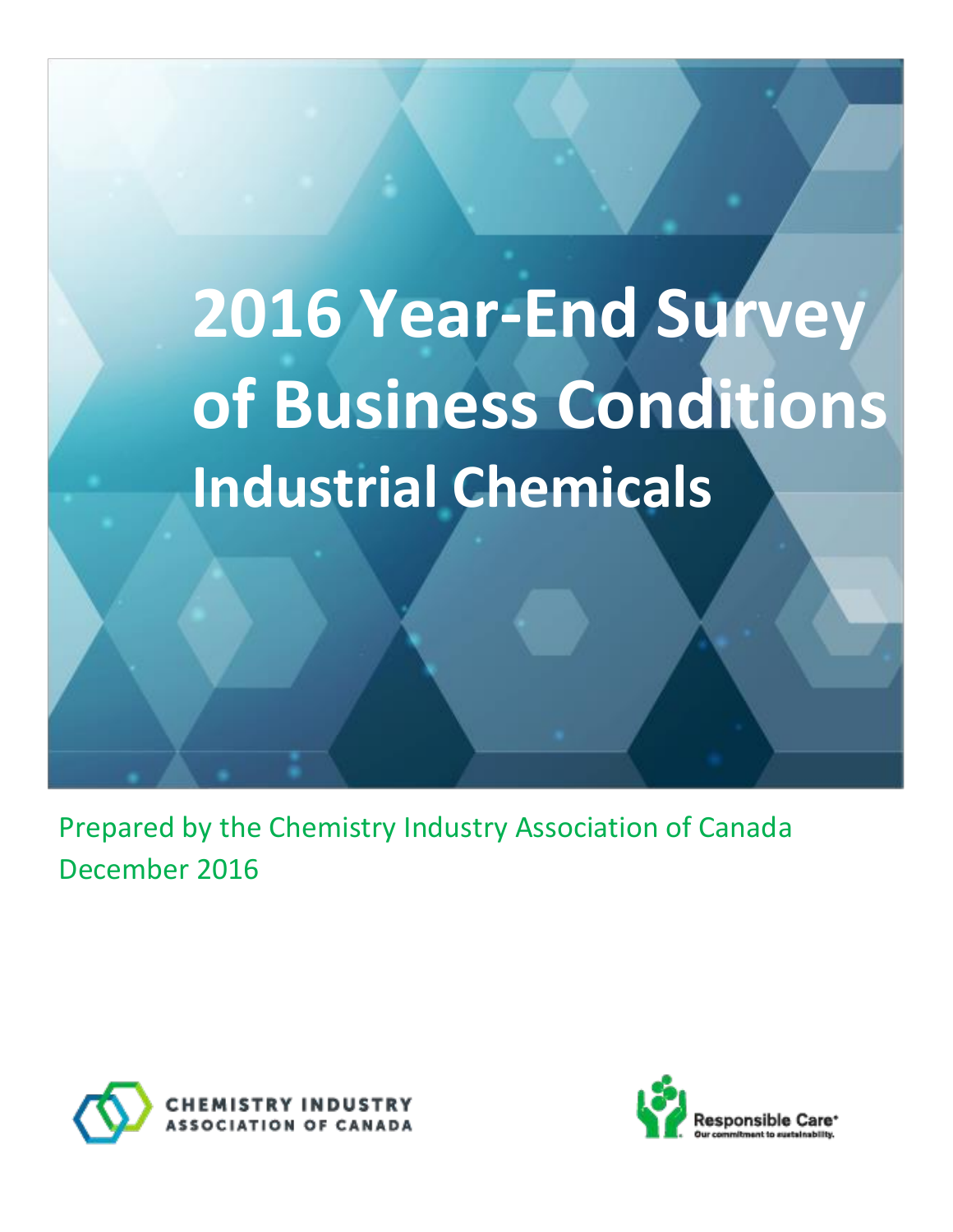## 2016 Year-End Survey of Business Conditions<sup>1</sup> Industrial Chemicals

## **Highlights**

#### In 2016:

- The word sluggish was repeated over and over in 2016 and may characterize the year  $$ from customers, to level of rail service, from government engagement in the economy, to prospects for growth.
- Sales of industrial chemicals will be approximately \$23 billion, a decline of 2% compared to 2015. Using constant dollar shipments as a proxy for output, volumes increased 3% compared to 2015. This indicates that on an aggregate basis, selling prices declined over the year, leading to the lower revenue estimate.
- Exports in dollar terms will decrease by about 4% compared to 2015, coming in at \$18.5 billion and reflecting a challenging trade environment.
- Operating profits will fall about 9% for the year, dropping under \$3 billion for the first time since 2012. However we are experiencing the ninth consecutive year of high profits since the last recession.
- Capital expenditures in 2016 will be just over \$1 billion, a decline of 7% compared to 2015. The large capital projects that were undertaken in the industry were essentially completed in 2016, and no new major projects were commenced.

#### Looking ahead to 2017:

 $\overline{a}$ 

- Little overall change is anticipated compared to 2016. It is projected that shipments will grow 1% in dollar terms, and volumes will fall 2%. Exports will rise by 1%, operating profits are projected to fall by 4%, and capital expenditures will remain at the same level.
- $\blacksquare$  There is a strong need to see recovery customer demand is not showing strong for 2017.
- We are hearing a call to governments to react to the continuing sluggishness in the economy.
- **There is some evidence that activity in the oil and gas sector may be signaling some** renewed growth in 2017 and this will be welcome by the chemistry sector that contributes to those industries.

<sup>1</sup> The Chemistry Industry Association of Canada (CIAC) conducts a survey of its member companies to obtain views on their economic forecast as reflected by sales, trade and employment indicators. This report is prepared by CIAC's Business and Economics Team and is based on aggregated results from the survey. The responses by CIAC members are based primarily on the performance of their operations in Canada.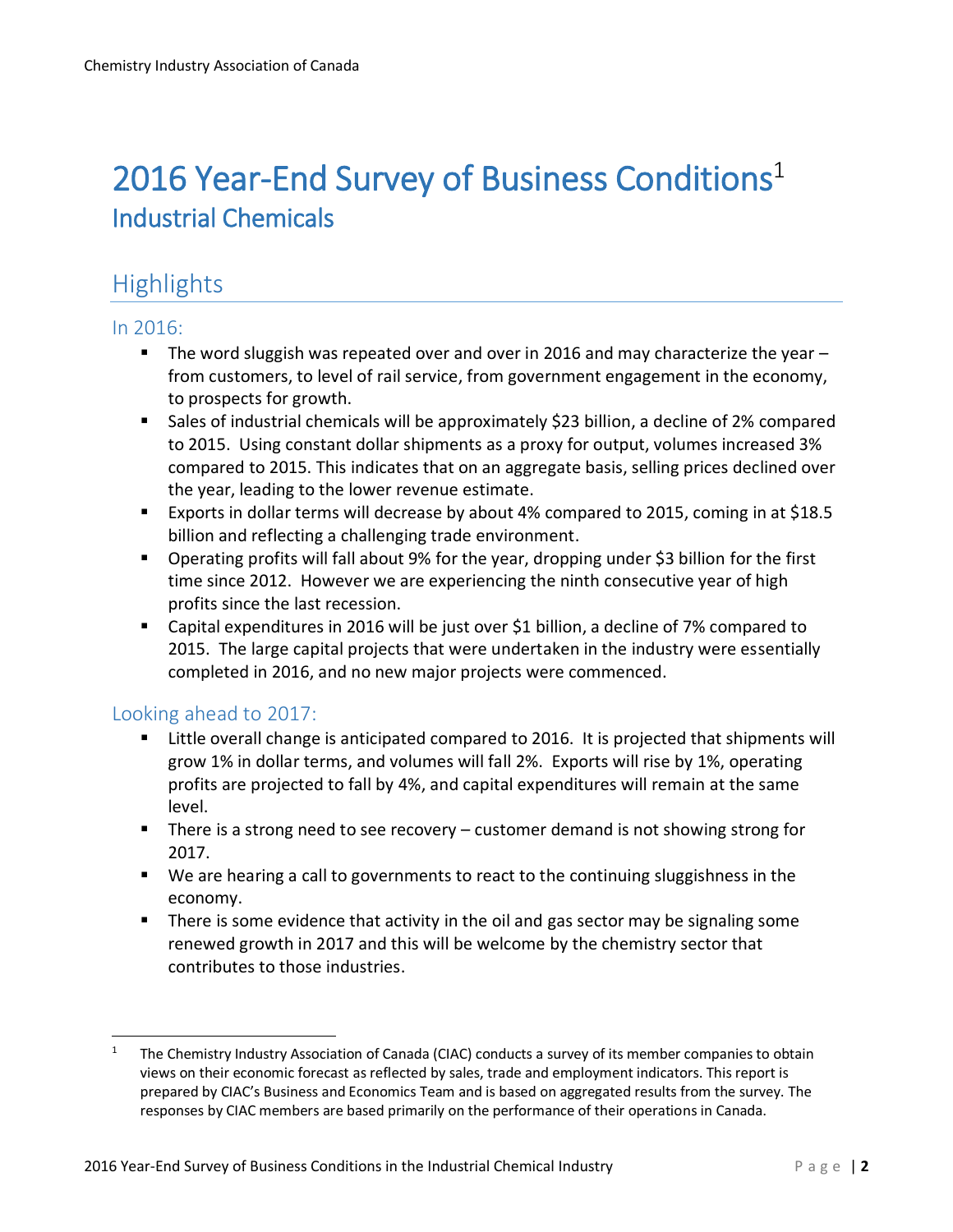## INDUSTRIAL CHEMICALS PERFORMANCE IN 2016

For 2016, it is estimated that year-end sales of industrial chemicals will fall 2% compared to 2015, coming in at \$22.9 billion. Using constant-dollar shipments as a proxy for volume, production volumes will rise by about 3% for the year, hence the decline observed in shipment value was due to lower commodity selling prices rather than decreased production.

Exports in 2016 will fall 4% to \$18.5 billion. The Canadian industrial chemical industry is very export-intensive, with 81% of production exported in 2016. The United States received 77% of exports, followed by China (7%), and Mexico (3%). Trade and emerging trade protectionism sentiment is a growing concern. As new production ramps up in the U.S. there is also concern over anticipated increased competition from our traditional largest market, fast becoming our biggest competitor.

Operating profits for Canadian operations declined 9% to \$2.9 billion, the lowest level since 2012.

Capital expenditures fell 7% to \$1.1 billion. The major investment projects that had been underway were essentially completed in 2016, and no new large-scale investments were initiated during the year.

## KEY OPPORTUNITIES

#### New Investment

Industrial chemicals in North America continue to experience significant new investment, due largely to the impact of shale gas. There were no new major investment announcements confirmed in Canada during 2016, but just at year-end it was announced that the Province of Alberta announced through the Petrochemical Diversification Program that it will support two major projects should they decide to proceed in that province. The provinces of Ontario and British Columbia are also exploring ways to facilitate investment within those jurisdictions.

#### Oil Price Recovery

Recent announcements related to OPEC production cuts and Canadian pipeline approvals could stimulate investment and growth in oil exploration and production in Canada. Chemical companies supplying the oil industry would benefit directly. Also, if the price of oil rises it is likely that the selling price for key Canadian petrochemicals would follow suit (global petrochemical prices are set based on global oil pricing, a reflection of the fact that most chemical production uses oil as a key input cost).

## KEY CHALLENGES

#### Economic Uncertainty

There is uncertainty about what impact the incoming U.S. Administration will have on the U.S. economy, and on Canadian operations doing business in the United States. Elsewhere in the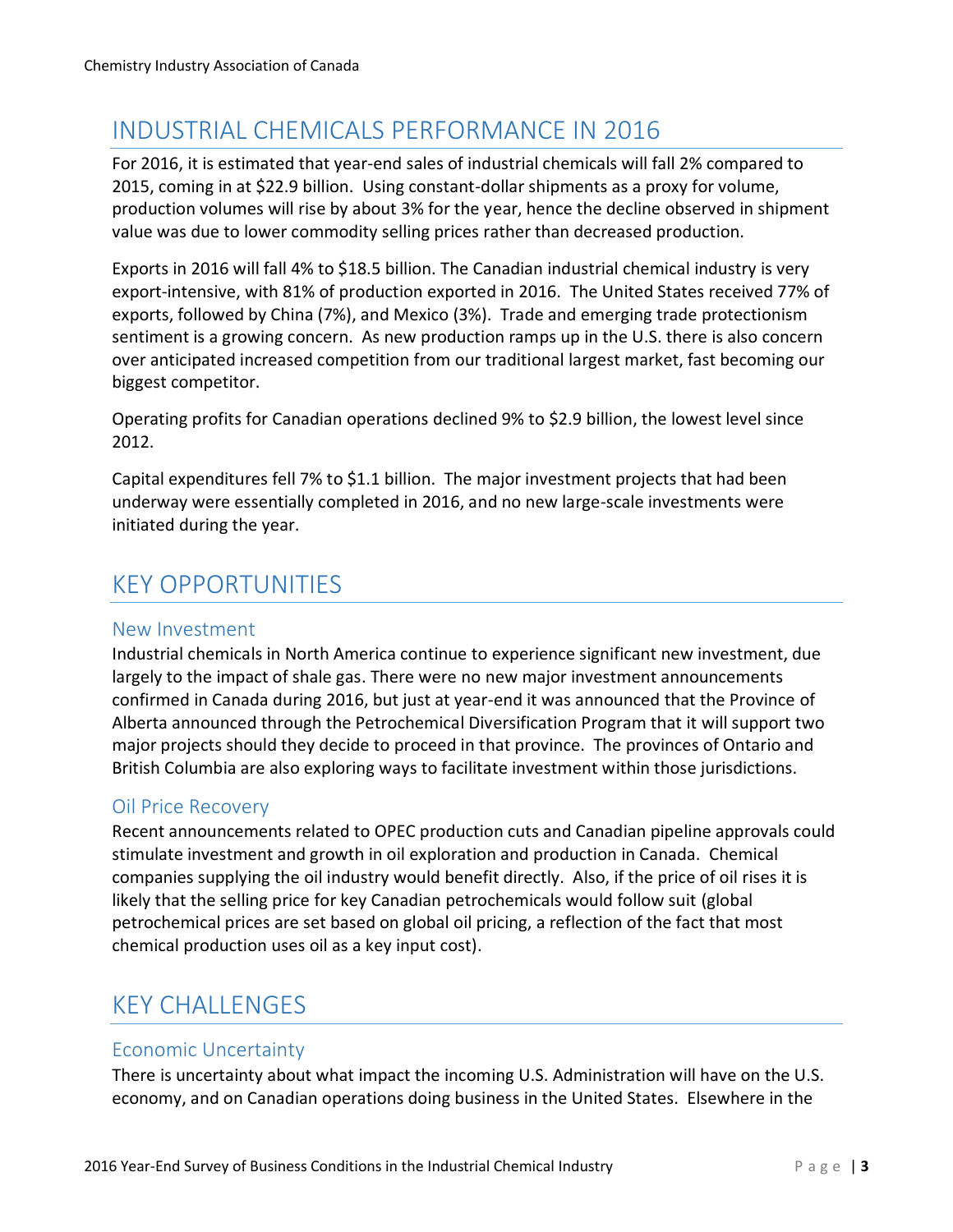world, economic performance continues to advance at a slow pace (world GDP in 2016 was 2.4%). Canadian economic performance has been and continues to be "sluggish". Major chemical customers continue to struggle and export markets and prices remain in a tepid growth range, showing only moderate prospects for growth in 2017.

#### Treatment of capital expenditures

Canada offers an Accelerated Capital Cost Allowance (ACCA) that is intended to match rates in the U.S. The Chemistry Industry Association of Canada (CIAC) is advocating for a temporary 100% ACCA to provide a cash-flow advantage for new investments in manufacturing machinery and equipment, and specifically to stimulate resource upgrading and value add manufacturing. The federal government is being urged to introduce a 100% ACCA for one full business cycle. This will be important for improving the business case in Canada for companies like those in industrial chemicals looking at making significant new investments.

#### Electricity costs

For CIAC members, the cost, availability and reliability of electricity continues to be a competitiveness concern in all provinces, even those that have historically enjoyed a cost advantage such as Manitoba, Quebec and British Columbia. While electricity costs are of concern to all producers, the impact is particularly acute for those firms producing inorganic chemicals. Rates continued to rise in 2016 and are projected to continue at rates well above inflation and there is a concern in Ontario that rates are pushing out our key customer industries and hurting chances for future new investments.

#### Labour

Concerns about labour costs continued to moderate in 2016 as Alberta demand for workers in the energy sector stayed at significantly reduced levels for the second year. The strong pull from the oil sector was placing upward pressure on chemical company wages in order to retain workers; that appears to be gone. The prospects for some moderate oil price improvement in 2017 is not expected to result in a return to the overheated activities experienced prior to the oil price collapse in 2014. In addition, the extended and very strong growth on the US Gulf Coast (USGC) has resulted in reports of significant project cost overruns and timing delays which are helping to somewhat improve net comparisons between Alberta and the U.S. in the areas of construction costs. In other provinces, labour issues are related primarily to the limited supply of skilled new workers that will be needed as an aging workforce begins to retire in larger numbers.

#### Canadian dollar

The exchange rate between the Canadian and U.S. dollars averaged \$0.75 for 2016, compared to \$0.78 for 2015, and well down from \$0.90 in 2014. This currency change mitigated the decline that was observed in the industry during 2015, and to a lesser extent in 2016. While Canadian producers benefit from the lower dollar because most chemicals are sold in U.S. dollars, the sluggish economy and lower domestic demand undermines this benefit, and the higher prices for foreign inputs to production compounds the problem.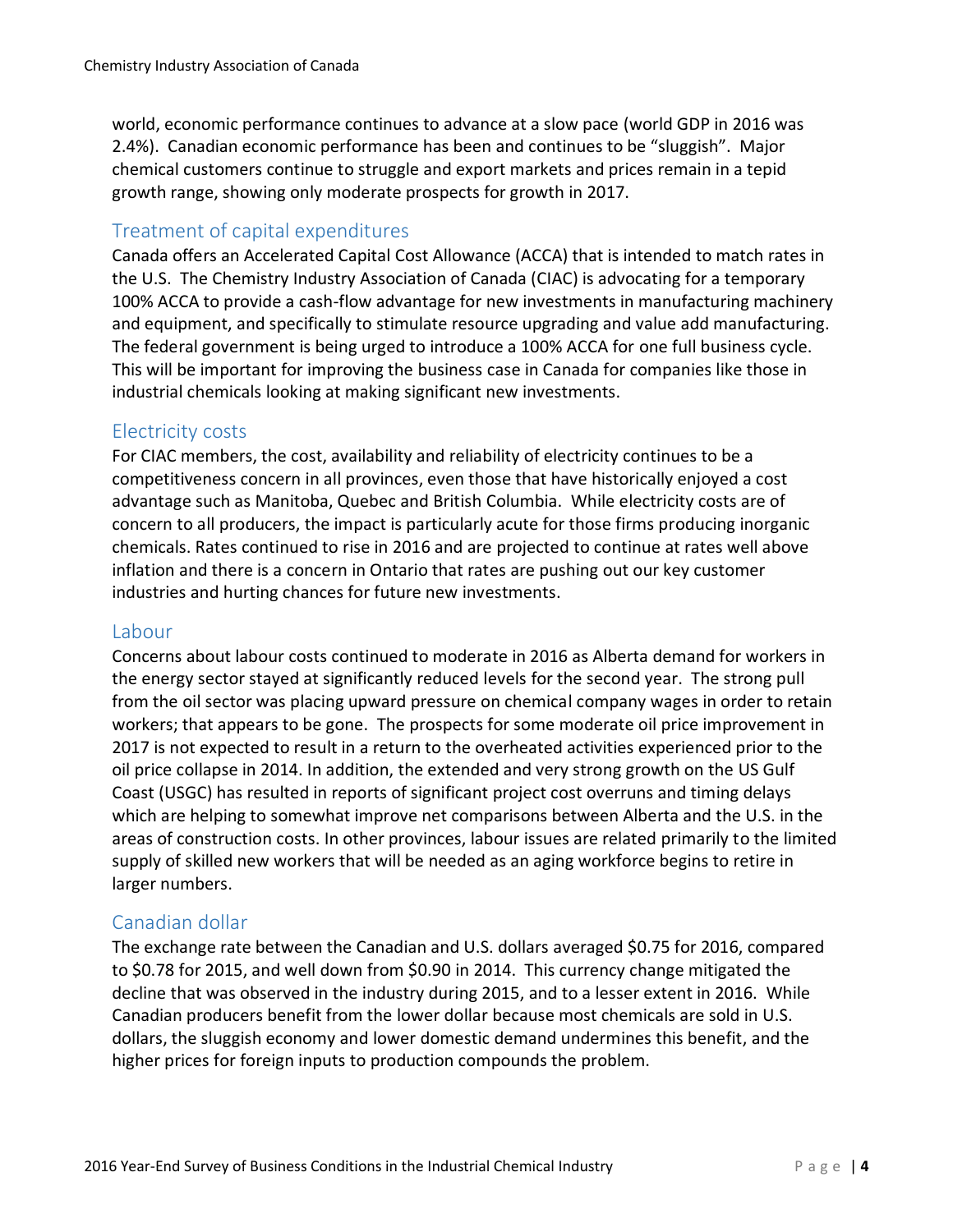#### Rail

Issues related to availability, reliability and liability for rail car shipments continue to pose a challenge in getting product to market, leading to higher transportation costs and negatively impacting on competitiveness. All of this is happening as transportation rates continue to climb.

CIAC will be participating in actively informing the Canada Transportation Act Review, particularly focusing on potential freight rail legislation outlined in Minister Garneau's "Transportation 2030" speech. This included measures related to: establishing the ability to apply reciprocal penalties in service level agreements; better defining "adequate and suitable service"; improving access and timelines for Canadian Transportation Agency decisions; and addressing the future of the Maximum Revenue Entitlement and extended interswitching. Effective, efficient, competitively-priced rail service is critical to the success of the Canadian chemistry industry and over and over in 2016 we heard of declining level of service and increasing rates, a bad combination when exploring investment growth prospects for the future in our sector.

#### Climate change

All the key industrial chemical-producing provinces, Alberta, British Columbia, Ontario and Quebec, have or will soon have policies that place a price on carbon emissions. CIAC members are obliged through their Responsible Care® ethic to continually seek ways to lower their environmental impact, and have a history of over 20 years in documenting progress to voluntarily reduce emissions. Through these efforts, and as a result of access to low carbon feedstock such as natural gas and a decarbonized electricity grid, Canada's industrial chemical and synthetic resin producers are globally best in class in its carbon dioxide emissions intensity. As we produce goods for the global economy, many of those goods in turn are responsible for major net carbon dioxide emission reductions as the life cycle of these goods are assessed. Therefore, we support efforts to minimize greenhouse gas emissions when these are done in a manner that allows companies in Canada to remain competitive with those in other jurisdictions, particularly the United States. Reductions are best achieved when the investment climate is conducive to attracting new corporate investment, as the latest technologies that are embodied in these investments almost always result in lower environmental impact than those they replace. The unfortunate reality is that these carbon policies hurt existing operations and could act as a disincentive to attracting new investment, which will unintentionally frustrate the goal of reducing greenhouse gas emissions within Canada as well as globally.

## ECONOMIC OUTLOOK FOR 2017

In its October Monetary Policy Report, the Bank of Canada projected that full-year GDP growth in Canada for 2016 will be 1.4%, and will strengthen to 2.2% in both 2017 and 2018. Growth in the United States for 2016 is projected to come in at 1.5%, rising to 2.1% in 2017 and 2.0% in 2018. It is projected that Europe will finish 2016 with growth of 1.6%, then fall to 1.3% in 2017 and 1.5% in 2018. The projection for China is for 6.5% growth in 2016, 6.4% in 2017 and 6.3% in 2018.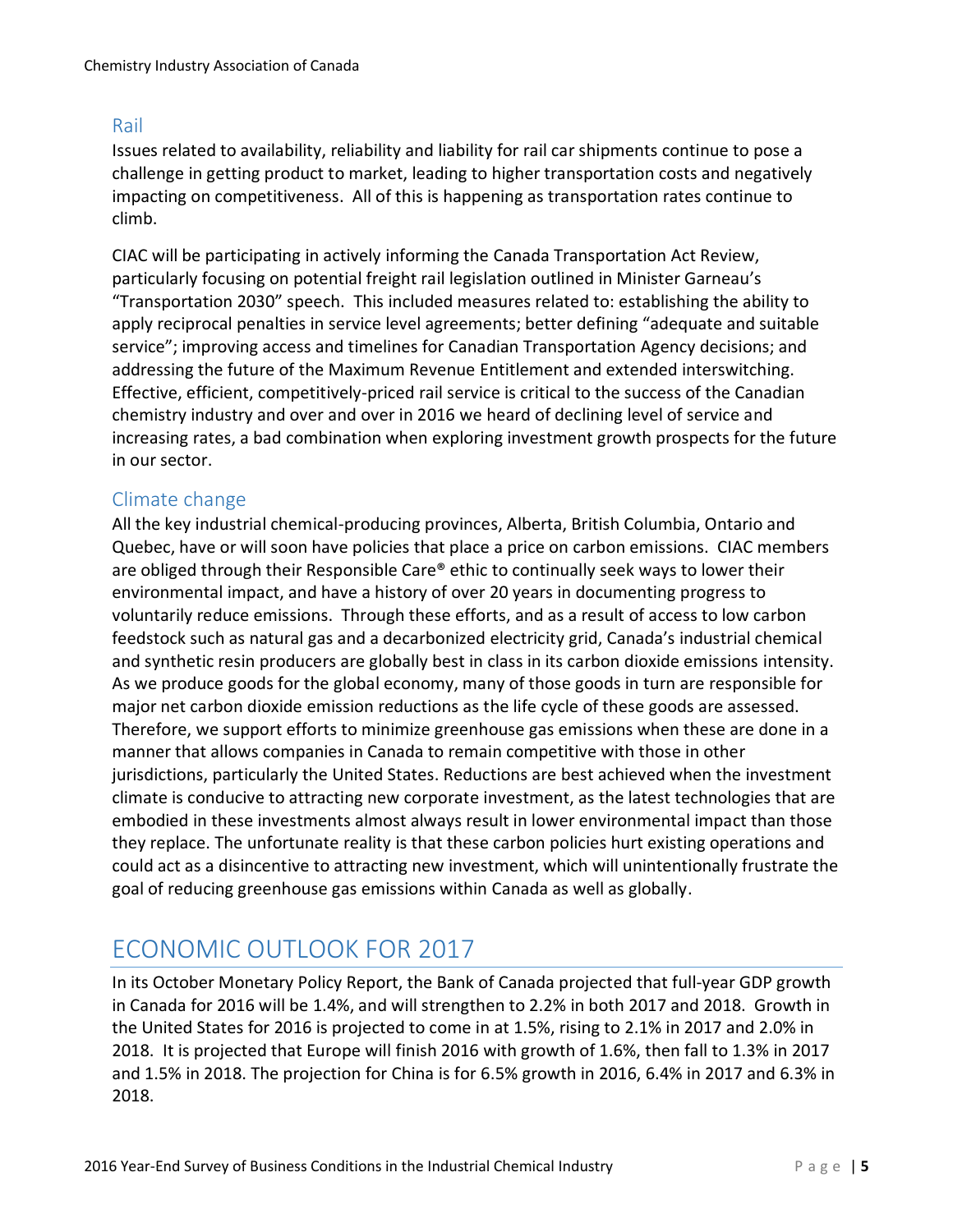The major Canadian banks are forecasting that the Canadian to U.S. dollar exchange rate will be in the range of \$0.74-0.79 for 2017. The banks are projecting a range of US \$50-60 for West Texas Intermediate (WTI) crude oil prices in 2017, and Henry Hub natural gas to be in the range of US \$2.90-3.30 per million Btu.

## OUTLOOK FOR CANADIAN INDUSTRIAL CHEMICALS IN 2017

CIAC respondents are forecasting a 1% increase in overall sales next year, while production volumes are expected to fall by 2%.

A 1% increase in exports is also forecast, suggesting some improvements to recent weakness in key export markets.

Operating profits are expected to continue their recent downward trend, falling by 4%. This would translate into profits of just under \$3 billion for the industry, a strong performance by historical standards nonetheless. It would also represent the ninth straight year of strong economic performance since the last recession.

The level of capital investment in expected to remain flat. One or more major projects need to be initiated in order to send this measure up to where it was a few years ago. Recent announcements by the Province of Alberta may trigger just these types of projects.